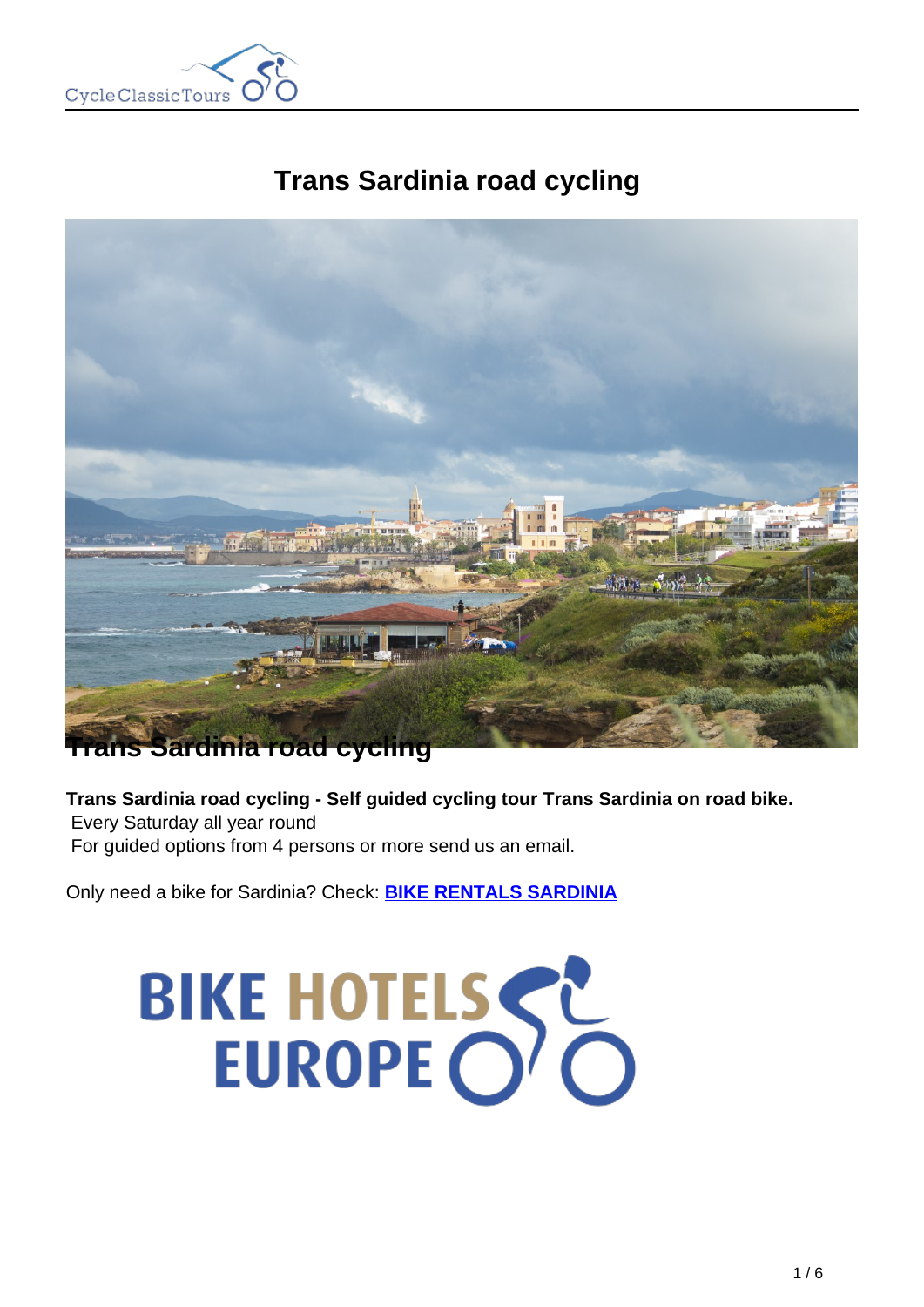



## **Self guided cycling tour Trans Sardinia on road bike**

How many times experienced cyclist asked us for an alternative road cycling holiday apart from the busy island of Mallorca? You will get great scenery, no traffic and superb routes to choose from.

Sardinia is like heaven for any keen road cyclist : the roads are perfectly paved and free from motorised traffic. This beautiful trip will take you due to the heart of the most ancient land in Europe. Among mountains sculpted by wind and sun, with its deep canyons, discover nature in its most savage form, archaeological remains which are unique in the world and traditions with their roots lost in the dawn of history. Cycle the beautiful Island of Sardinia and experience all the beauties of this wonderful island. Sardinia is the second largest Mediterranean island and has a lot to offer. The Trans Sardinia on road bike tour features many highlights due to: medieval villages, sunshiny beaches and small mountain ranges with physical action. In addition the locals are just like all Italians, warm and friendly. A warm welcome awaits you when you arrive on this wonderful Island.

#### **Enjoy fitness with the qualities of life on the wonderful Island of Sardinia!**

- Picturesque Olbia is an interesting city of history and culture
- The beautiful Italian Island of Sardinia is rich in beauty and tradition
- Postcard villages and harbours full of character Fantastic scenery, perfect roads and fine food makes Sardinia a paradise for Road Cycling
- The descent to Cala Gonone, where the mountain plunges into the sea and imposing Supramonte limestone massif towering over Oliena
- The Giara highland & descent from Sa Perda Marcada on day 7
- Ride the Costa del Sud on the last day of the tour

#### **Itinerary**

Day 1

Check in

Check in around 14.00 at your hotel in Olbia. This beautiful town will be your starting point for your upcoming tour. There will be a briefing, bike setting and maps delivery. Airport - transfers (on request). Overnight in Olbia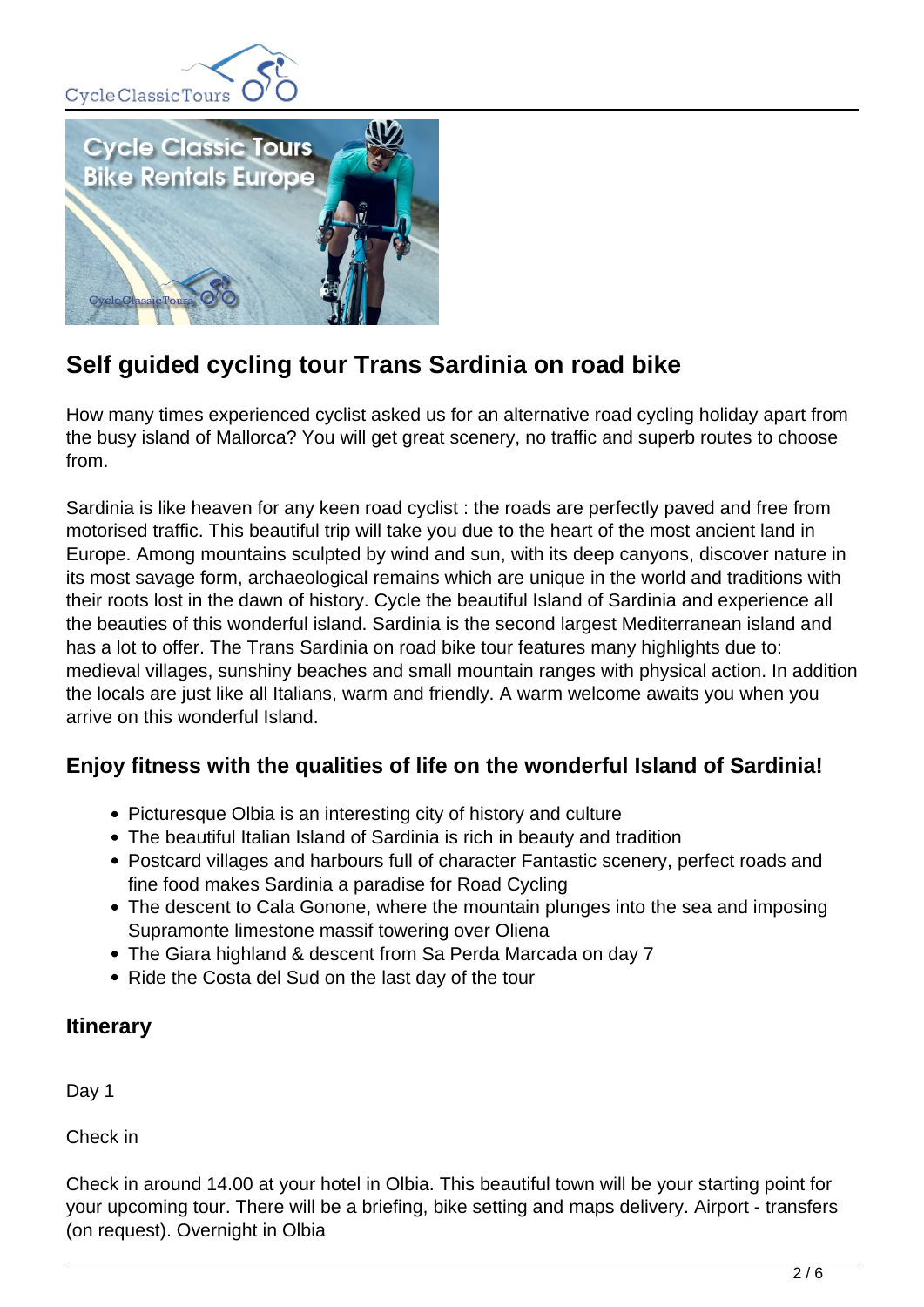

#### Day 2

Olbia to Pattada (Km 78, climb 1700mt)

Right from the first day we get to know the real heart of Sardinia as we cross the Monti di Alà, a wild and remote highland with an extensive cork tree forest. After the Lerno Lake we'll reach our charming hotel in the countryside village of Pattada (78 km).

Day 3

Pattada to Cala Gonone (Km 68, climb 1700mt)

Soon after Bitti we tackle some hills and the Supramonte, the island's biggest limestone massif swings into view. We spend the night in Cala Gonone, a seaside village with a dramatic coastline where the mountain plunges into the sea (93 km).

Day 4

Cala Gonone to Fonni (Km 113, climb 1500mt)

This is the day for the king of the mountains. Surrounded by olive groves and vineyards, we cross the town of Oliena, one of the most characteristic settlements of this area with its wrought iron balconies and massive wooden portals. From here, we climb along the slopes of the Supramonte as far as Orgosolo where we make a short stop to admire the famous wall paintings - witnesses of past years of social unrest - the work of numerous artists. We cross the upland plain of Mamoiada and reach Fonni, 1000 m asl, where we find our hotel, a restored ancient splendid palazzo (68 km).

Day 5

Fonni to Villanovaforru - (Km 113, climb 1500mt)

Another hilly day in the very heart of the island. We plunge into the chestnut woods round Ovodda and ride through the charming valley of Sorgono, rich in vegetation. After the village of Laconi the terrain easies out as we descend towards the Campidano flatland. We ride on the rolling hills of Marmilla, along hidden country lanes. We stop for the night in the country village of Villanovaforru (113 km).

Day 6

Villanovaforru to Arbus - (Km 106, climb 1500mt)

Back to the ocean! Today we will cycle through the natural beauty spots of the Costa Verde, some of the most savage scenery on the island. Our stop tonight is an agriturismo renown for its mouth-watering traditional dishes (106 km).

#### Day 7

Arbus-Calasetta (Km 103, climb 1000mt)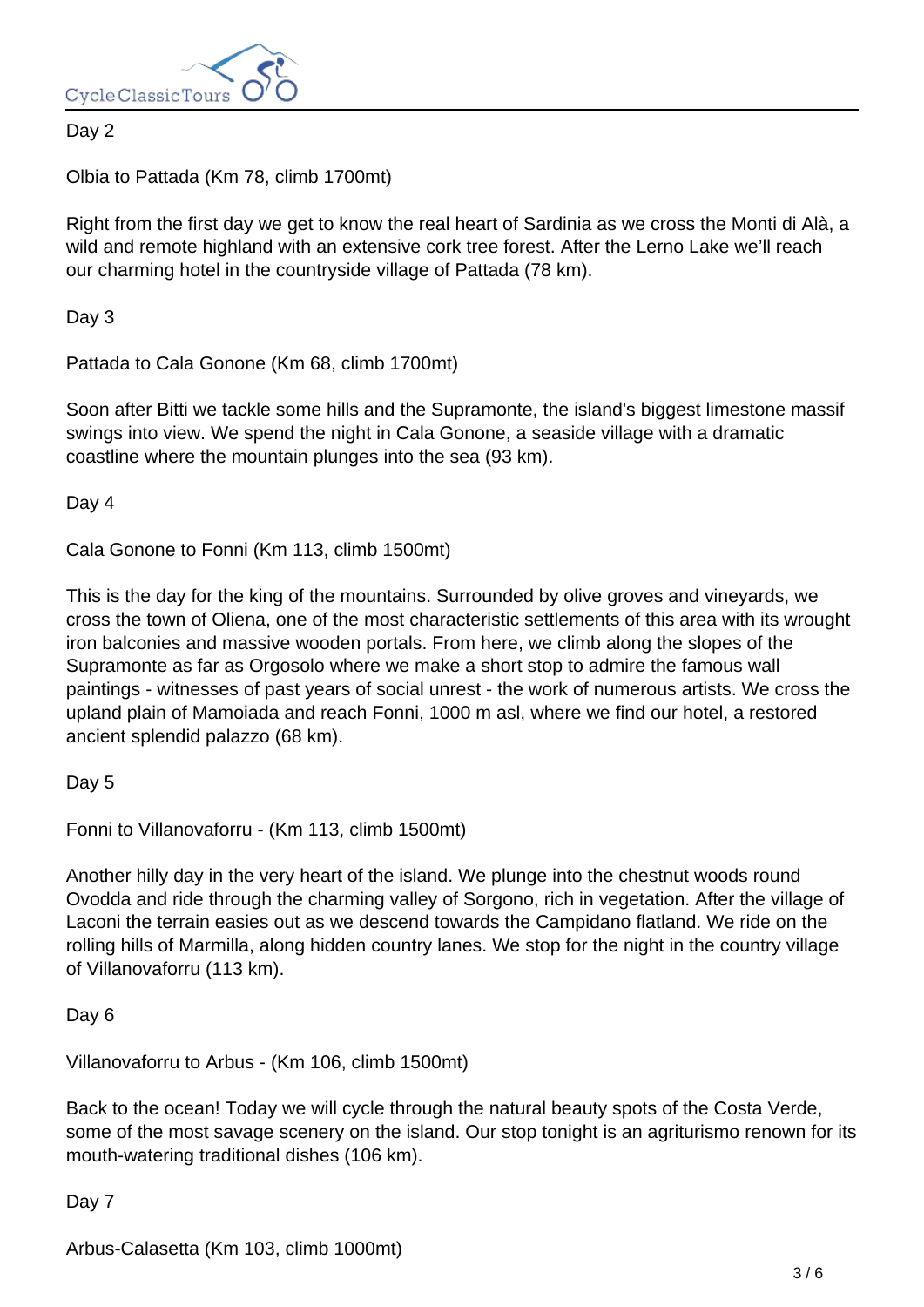

This day takes you back into the ancient mining past of Sardinia, as we pass the fascinating abandoned mines of Buggerru and Planusartu. After the golden beach of Portixeddu and looming mass of Pan di Zucchero cliff, you admire the old ore washery at Nebida: nestling in the varied colours of the Mediterranean bush, it looks out over the sea at the end of a long descent down 540 steps. We then board on the ferry to Carloforte, where locals still fish the Red Tuna fish. From Carloforte, we continue to the island of Sant'Antioco and end your day near Calasetta, where we stay in a very elegant countryside hotel.

Day 8

Calasetta-Pula (Km 95, climb 700mt)

Final catwalk of your tour is the beautiful Costa del Sud with its gleaming white beaches, unspoilt natural landscape and imposing cliffs: Cape Malfatano with its 16th Century tower, Cape Spartivento and Chia. At Nora we visit the ancient Phoenician settlement.

Day 9

Departure Day

After breakfast, end of services.

#### **Airport**

- The airport of Alghero is used by Ryanair a budget company and is also called Fertilia Airport. Alghero is only 12 kilometres south of the airport and there are regular bus fares between Alghero centre and Fertilia Airport. The Airport of Olbia is also used by budget airlines except Ryanair. Every 15 minutes there are buses running to Olbia centre. Take Bus 2 & 10 (except on Sundays) to Olbia.
- Sardinian most important airport is Cagliari Elmas Airport (Mario Mameli). It handles over a 2.5 million passengers per year. The airport is only 6 kilometres to Cagliari city Centre. Buses leave frequently to downtown. It takes only 15 minutes to Piazza Matteotti.

#### **Ferry Boats**

The most important ports of Sardinia are in Olbia, Porto Torres and Cagliari. All ports in Italy have connection to the Sardinian Island.

#### **Booking Information**

#### **Add your start date**

All prices are based on double rooms.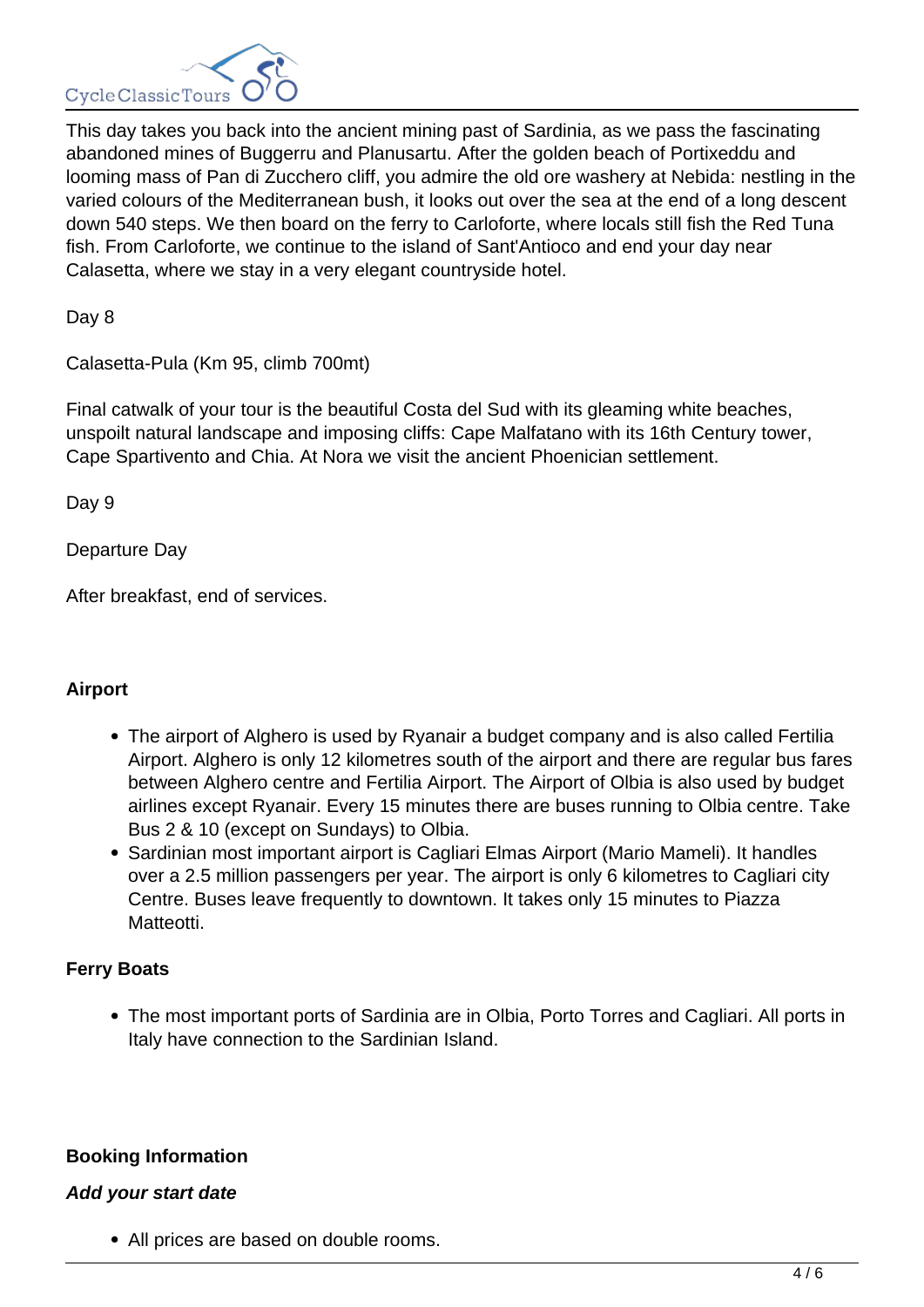

- Price  $\in$  920
- Non Saturday start comes with a €60 supplement
- $\bullet$  High season supplement:  $\epsilon$ 180 (from 02.07 to 02.09)
- For bookings and inquiries contact us info@cycleclassictours.com

#### **Extra Information**

- 1. Fill out and submit the online booking request or send an email to info@cycleclassictours.com
- 2. We tend and try to send all over within 48 hours.
- 3. Please do not make travel plans until you receive our confirmation.
- 4. Please be advised that we make every effort to ensure that all the information given on this site is accurate. All statements and information have been researched and supplied by third parties.
- 5. The information given is accurate and reliable, to the best of our knowledge. Should errors be found, we will rectify them as quickly as possible. However, we accept no responsibility for errors or inaccuracies.

#### **Included**

- 8 nights in 3 Star hotels, Guest houses, Farm houses, all rooms with en suite bathroom
- 8 breakfasts
- Tour presentation (welcome meeting/call)
- Supply of maps
- Baggage transportation from hotel to hotel
- Telephone assistance

#### **Not Included**